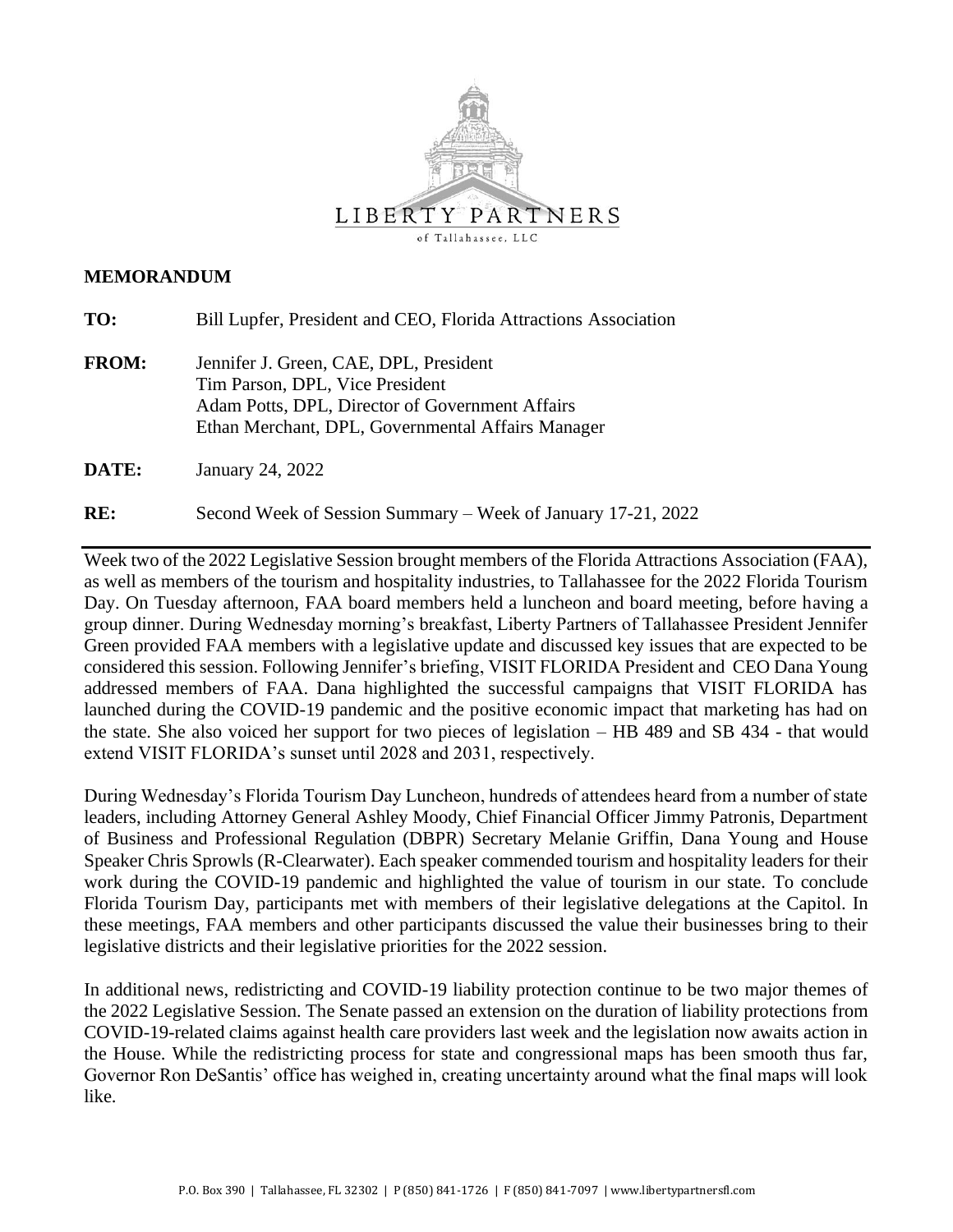January 24, 2022 Page 2

Several pieces of legislation that could impact the state's tourism industry are moving forward in the legislative process. Below is a summary of bills that have been filed that are of interest to FAA:

## **Florida Tourism Marketing**

[HB 489](https://www.myfloridahouse.gov/Sections/Bills/billsdetail.aspx?BillId=73966&SessionId=93) by Representative Linda Chaney (R-St. Petersburg) would revise the scheduled repeal date of the Florida Tourism Industry Marketing Corporation; revise scheduled repeal date of Division of Tourism Marketing within Enterprise Florida, Inc. The bill is scheduled to be heard in the House Commerce Committee on Monday, January 24. The Senate companion -  $SB$  434 – by Senator Ed Hooper (R-Palm Harbor) is awaiting its final hearing in the Senate Appropriations Committee.

## **Tourist Development Taxes**

[HB 6075](https://www.myfloridahouse.gov/Sections/Bills/billsdetail.aspx?BillId=73902&SessionId=93) by Representative Anna Eskamani (D-Orlando) would remove a provision requiring a specified percentage of all tourist development tax revenues to be used to promote and advertise tourism. The bill awaits its first hearing in the House Tourism, Infrastructure and Energy Subcommittee. The Senate companion - [SB 1898](https://www.flsenate.gov/Session/Bill/2022/1898) – by Senator Gary Farmer Jr. (D-Fort Lauderdale) is awaiting its first hearing in the Senate Commerce and Tourism Committee.

## **Tourist Development Taxes**

[HB 673](https://www.myfloridahouse.gov/Sections/Bills/billsdetail.aspx?BillId=74794&SessionId=93) by Representative Jason Shoaf (R-Blountstown) would authorize certain coastal counties to be reimbursed for use of tourist development tax revenues for tourism training; revise the percentage of tourist development tax revenues that may be used to reimburse for expenses incurred in providing public safety services; authorizee certain rural counties to be reimbursed for use of tourist development tax revenues for certain purposes regardless of whether certain other requirements are met. The bill is awaiting its first hearing in the House Tourism, Infrastructure and Energy Subcommittee. The Senate companion  $-$  [SB 1542](https://www.flsenate.gov/Session/Bill/2022/1542) – by Senator George Gainer (R-Panama City) is awaiting its first hearing in the Senate Commerce and Tourism Committee.

#### **Local Tax Referenda Requirements**

[HB 777](https://www.myfloridahouse.gov/Sections/Bills/billsdetail.aspx?BillId=75205&SessionId=93) by Representative Will Robinson (R-Bradenton) would require referenda elections related to tourist development taxes, tourist impact taxes, children's services and independent special district property taxes, increases in county and municipal ad valorem tax millages, ninth-cent fuel tax, local option fuel taxes, and certain school district millage elections to be held on day of general elections. The bill scheduled to be heard in the House Ways and Means Committee on Monday, January 24. The Senate companion – [SB 1194](https://www.flsenate.gov/Session/Bill/2022/1194) – by Senator Jim Boyd (R-Bradenton) is awaiting its second hearing in the Senate Finance and Tax Committee.

#### **HB 9 - Consumer Data Privacy**

[HB 9](https://www.myfloridahouse.gov/Sections/Bills/billsdetail.aspx?BillId=76556&SessionId=93) by Representative Fiona McFarland (R-Sarasota) would require collectors to provide notice to consumers about data collection, sharing, and selling practices; provide consumers the right to request data be disclosed, deleted, or corrected and to opt-in or opt-out of sale or sharing of such data; provide nondiscrimination measures, methods for requesting data and opting-in or opting-out of sale or sharing of such data, private cause of action, enforcement, and jurisdiction; preempt regulation of consumer date collection, sharing, and selling to the state. The bill is awaiting its first hearing in the House Commerce